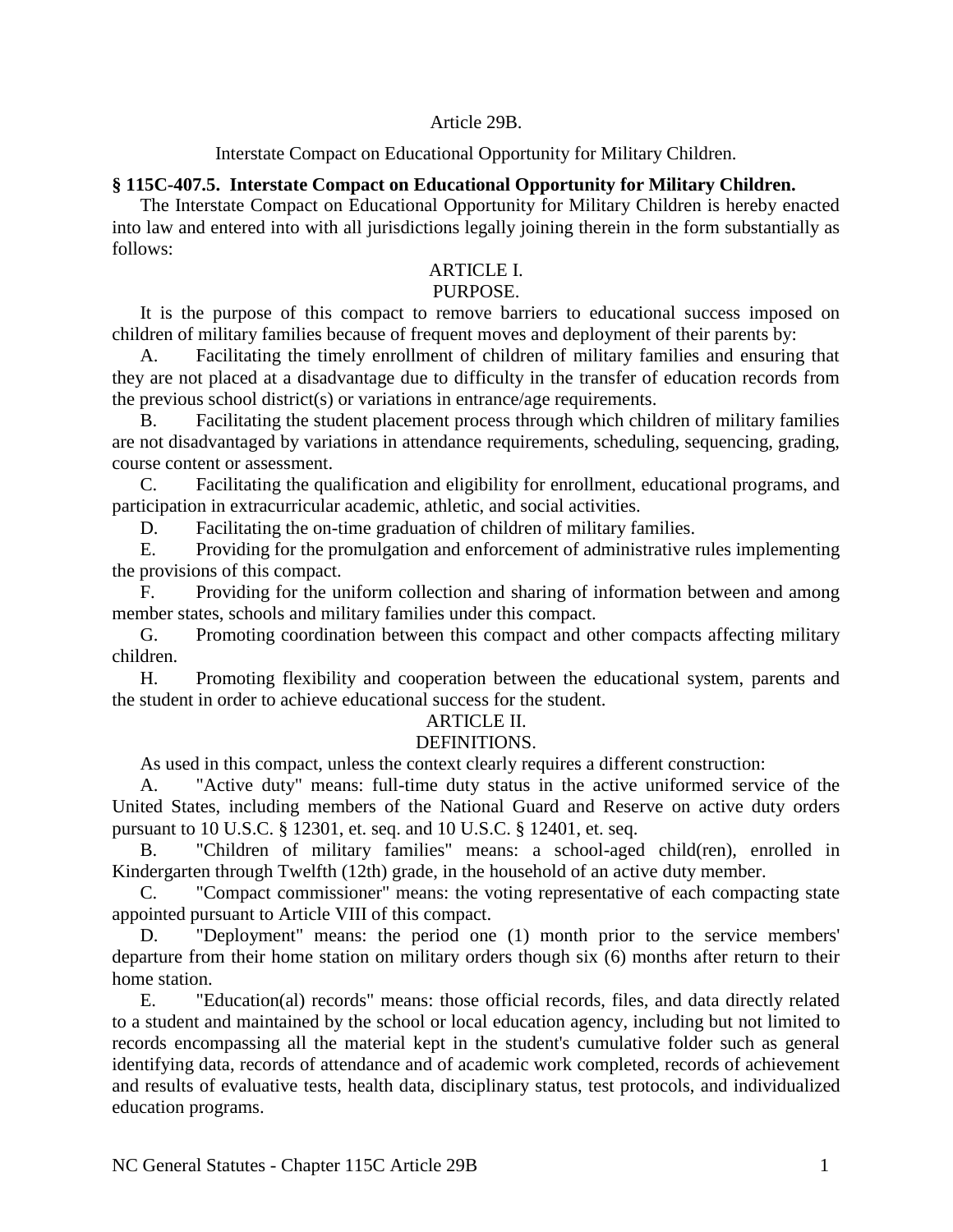F. "Extracurricular activities" means: a voluntary activity sponsored by the school or local education agency or an organization sanctioned by the local education agency. Extracurricular activities include, but are not limited to, preparation for and involvement in public performances, contests, athletic competitions, demonstrations, displays, and club activities.

G. "Interstate Commission on Educational Opportunity for Military Children" means: the commission that is created under Article IX of this compact, which is generally referred to as Interstate Commission.

H. "Local education agency" means: a public authority legally constituted by the state as an administrative agency to provide control of and direction for Kindergarten through Twelfth (12th) grade public educational institutions.

I. "Member state" means: a state that has enacted this compact.

J. "Military installation" means: a base, camp, post, station, yard, center, homeport facility for any ship, or other activity under the jurisdiction of the Department of Defense, including any leased facility, which is located within any of the several States, the District of Columbia, the Commonwealth of Puerto Rico, the U.S. Virgin Islands, Guam, American Samoa, the Northern Marianas Islands and any other U.S. Territory. Such term does not include any facility used primarily for civil works, rivers and harbors projects, or flood control projects.

K. "Non-member state" means: a state that has not enacted this compact.

L. "Receiving state" means: the state to which a child of a military family is sent, brought, or caused to be sent or brought.

M. "Rule" means: a written statement by the Interstate Commission promulgated pursuant to Article XII of this compact that is of general applicability, implements, interprets or prescribes a policy or provision of the Compact, or an organizational, procedural, or practice requirement of the Interstate Commission, and has the force and effect of rules promulgated under the Administrative Procedures Act as found in Chapter 150B of the North Carolina General Statutes, and includes the amendment, repeal, or suspension of an existing rule.

N. "Sending state" means: the state from which a child of a military family is sent, brought, or caused to be sent or brought.

O. "State" means: a state of the United States, the District of Columbia, the Commonwealth of Puerto Rico, the U.S. Virgin Islands, Guam, American Samoa, the Northern Marianas Islands and any other U.S. Territory.

P. "Student" means: the child of a military family for whom the local education agency receives public funding and who is formally enrolled in Kindergarten through Twelfth (12th) grade.

Q. "Transition" means: 1) the formal and physical process of transferring from school to school or 2) the period of time in which a student moves from one school in the sending state to another school in the receiving state.

R. "Uniformed service(s)" means: the Army, Navy, Air Force, Marine Corps, Coast Guard as well as the Commissioned Corps of the National Oceanic and Atmospheric Administration, and Public Health Services.

S. "Veteran" means: a person who served in the uniformed services and who was discharged or released there from under conditions other than dishonorable.

# ARTICLE III.

# APPLICABILITY.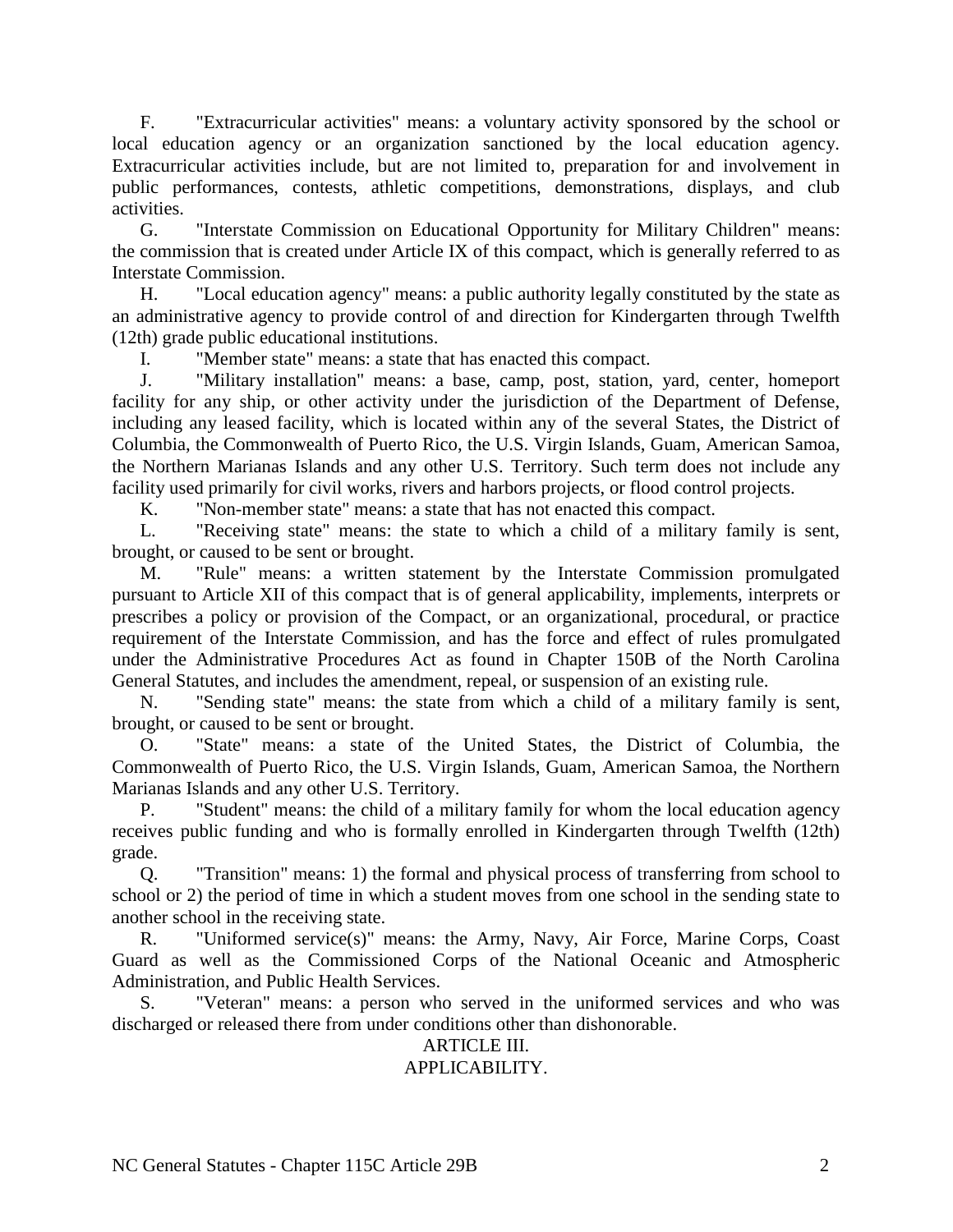A. Except as otherwise provided in Section B, this compact shall apply to the children

of:

- 1. active duty members of the uniformed services as defined in this compact, including members of the National Guard and Reserve on active duty orders pursuant to 10 U.S.C. § 12301, et. seq. and 10 U.S.C. § 12401, et. seq.;
- 2. members or veterans of the uniformed services who are severely injured and medically discharged or retired for a period of one (1) year after medical discharge or retirement; and
- 3. members of the uniformed services who die on active duty or as a result of injuries sustained on active duty for a period of one (1) year after death.

B. The provisions of this interstate compact shall only apply to local education agencies as defined in this compact.

- C. The provisions of this compact shall not apply to the children of:
	- 1. inactive members of the National Guard and military reserves;
	- 2. members of the uniformed services now retired, except as provided in Section  $A$ :
	- 3. veterans of the uniformed services, except as provided in Section A; and other U.S. Dept. of Defense personnel and other federal agency civilian and contract employees not defined as active duty members of the uniformed services.

## ARTICLE IV.

# EDUCATIONAL RECORDS & ENROLLMENT.

A. Unofficial or "hand-carried" education records – In the event that official education records cannot be released to the parents for the purpose of transfer, the custodian of the records in the sending state shall prepare and furnish to the parent a complete set of unofficial educational records containing uniform information as determined by the Interstate Commission. Upon receipt of the unofficial education records by a school in the receiving state, the school shall enroll and appropriately place the student based on the information provided in the unofficial records pending validation by the official records, as quickly as possible.

B. Official education records/transcripts – Simultaneous with the enrollment and conditional placement of the student, the school in the receiving state shall request the student's official education record from the school in the sending state. Upon receipt of this request, the school in the sending state will process and furnish the official education records to the school in the receiving state within ten (10) days or within such time as is reasonably determined under the rules promulgated by the Interstate Commission.

C. Immunizations – Compacting states shall give thirty (30) days from the date of enrollment or within such time as is reasonably determined under the rules promulgated by the Interstate Commission, for students to obtain any immunization(s) required by the receiving state. For a series of immunizations, initial vaccinations must be obtained within thirty (30) days or within such time as is reasonably determined under the rules promulgated by the Interstate Commission.

D. Kindergarten and First grade entrance age – Students shall be allowed to continue their enrollment at grade level in the receiving state commensurate with their grade level (including Kindergarten) from a local education agency in the sending state at the time of transition, regardless of age. A student that has satisfactorily completed the prerequisite grade level in the local education agency in the sending state shall be eligible for enrollment in the next highest grade level in the receiving state, regardless of age. A student transferring after the start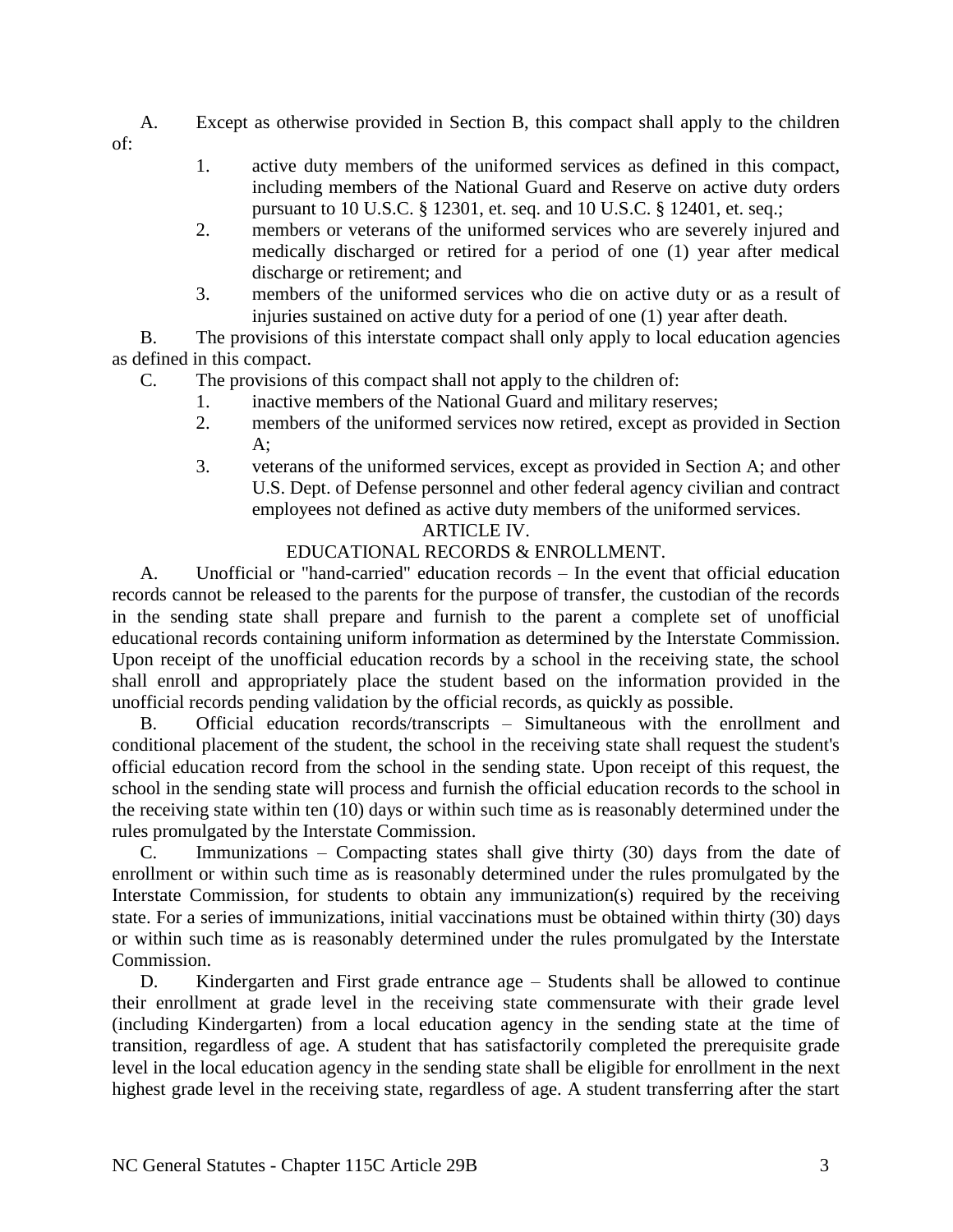of the school year in the receiving state shall enter the school in the receiving state on their validated level from an accredited school in the sending state.

#### ARTICLE V.

#### PLACEMENT & ATTENDANCE.

A. Course placement – When the student transfers before or during the school year, the receiving state school shall initially honor placement of the student in educational courses based on the student's enrollment in the sending state school and/or educational assessments conducted at the school in the sending state if the courses are offered. Course placement includes but is not limited to Honors, International Baccalaureate, Advanced Placement, vocational, technical and career pathways courses. Continuing the student's academic program from the previous school and promoting placement in academically and career challenging courses should be paramount when considering placement. This does not preclude the school in the receiving state from performing subsequent evaluations to ensure appropriate placement and continued enrollment of the student in the course(s).

B. Educational program placement – The receiving state school shall initially honor placement of the student in educational programs based on current educational assessments conducted at the school in the sending state or participation/placement in like programs in the sending state. Such programs include, but are not limited to: 1) gifted and talented programs; and 2) English as a second language (ESL). This does not preclude the school in the receiving state from performing subsequent evaluations to ensure appropriate placement of the student.

C. Special education services  $-1$ ) In compliance with the federal requirements of the Individuals with Disabilities Education Act (IDEA), 20 U.S.C. § 1400 et seq., the receiving state shall initially provide comparable services to a student with disabilities based on his/her current Individualized Education Program (IEP); and 2) In compliance with the requirements of Section 504 of the Rehabilitation Act, 29 U.S.C. § 794, and with Title II of the Americans with Disabilities Act, 42 U.S.C. §§ 12131-12165, the receiving state shall make reasonable accommodations and modifications to address the needs of incoming students with disabilities, subject to an existing 504 or Title II Plan, to provide the student with equal access to education. This does not preclude the school in the receiving state from performing subsequent evaluations to ensure appropriate placement of the student.

D. Placement flexibility – Local education agency administrative officials shall have flexibility in waiving course/program prerequisites, or other preconditions for placement in courses/programs offered under the jurisdiction of the local education agency.

E. Absence as related to deployment activities – A student whose parent or legal guardian is an active duty member of the uniformed services, as defined by the compact, and has been called to duty for, is on leave from, or immediately returned from deployment to a combat zone or combat support posting, shall be granted additional excused absences at the discretion of the local education agency superintendent to visit with his or her parent or legal guardian relative to such leave or deployment of the parent or guardian.

#### ARTICLE VI.

### ELIGIBILITY.

A. Eligibility for enrollment – Children of military families shall be eligible for enrollment in the public schools of North Carolina pursuant to the provisions of G.S. 115C-366, including the provisions of G.S. 115C-366(a3) that provides for admission, without the payment of tuition, of children of military families not domiciled within the school district, provided that the affidavits provided for in that section and other specified conditions are met.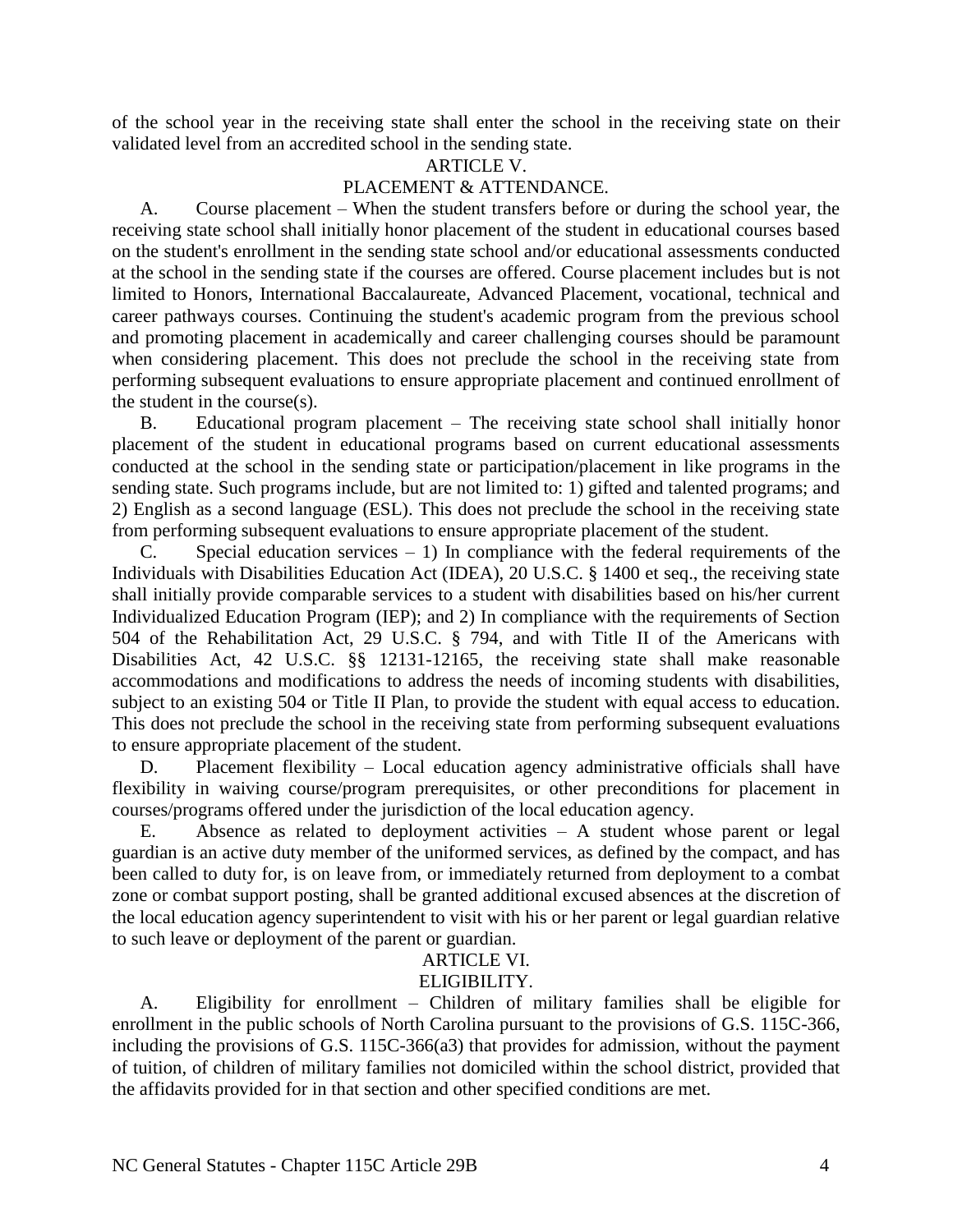B. Eligibility for extracurricular participation – State and local education agencies shall facilitate the opportunity for transitioning military children's inclusion in extracurricular activities, regardless of application deadlines, to the extent they are otherwise qualified.

# ARTICLE VII.

## GRADUATION.

In order to facilitate the on-time graduation of children of military families, states and local education agencies shall incorporate the following procedures:

A. Waiver requirements – Local education agency administrative officials shall waive specific courses required for graduation if similar course work has been satisfactorily completed in another local education agency or shall provide reasonable justification for denial. Should a waiver not be granted to a student who would qualify to graduate from the sending school, the local education agency shall provide an alternative means of acquiring required coursework so that graduation may occur on time.

B. Exit exams – States shall accept: 1) exit or end-of-course exams required for graduation from the sending state; or 2) national norm-referenced achievement tests or 3) alternative testing, in lieu of testing requirements for graduation in the receiving state. In the event the above alternatives cannot be accommodated by the receiving state for a student transferring in his or her Senior year, then the provisions of Article VII, Section C shall apply.

C. Transfers during Senior year – Should a military student transferring at the beginning or during his or her Senior year be ineligible to graduate from the receiving local education agency after all alternatives have been considered, the sending and receiving local education agencies shall ensure the receipt of a diploma from the sending local education agency, if the student meets the graduation requirements of the sending local education agency. In the event that one of the states in question is not a member of this compact, the member state shall use best efforts to facilitate the on-time graduation of the student in accordance with Sections A and B of this Article.

#### ARTICLE VIII.

### STATE COORDINATION.

A. Each member state shall, through the creation of a State Council or use of an existing body or board, provide for the coordination among its agencies of government, local education agencies and military installations concerning the state's participation in, and compliance with, this compact and Interstate Commission activities. While each member state may determine the membership of its own State Council, its membership must include at least: the state superintendent of education, superintendent of a school district with a high concentration of military children, representative from a military installation, one representative each from the legislative and executive branches of government, and other offices and stakeholder groups the State Council deems appropriate. A member state that does not have a school district deemed to contain a high concentration of military children may appoint a superintendent from another school district to represent local education agencies on the State Council.

B. The State Council of each member state shall appoint or designate a military family education liaison to assist military families and the state in facilitating the implementation of this compact.

C. The compact commissioner responsible for the administration and management of the state's participation in the compact shall be appointed by the Governor or as otherwise determined by each member state.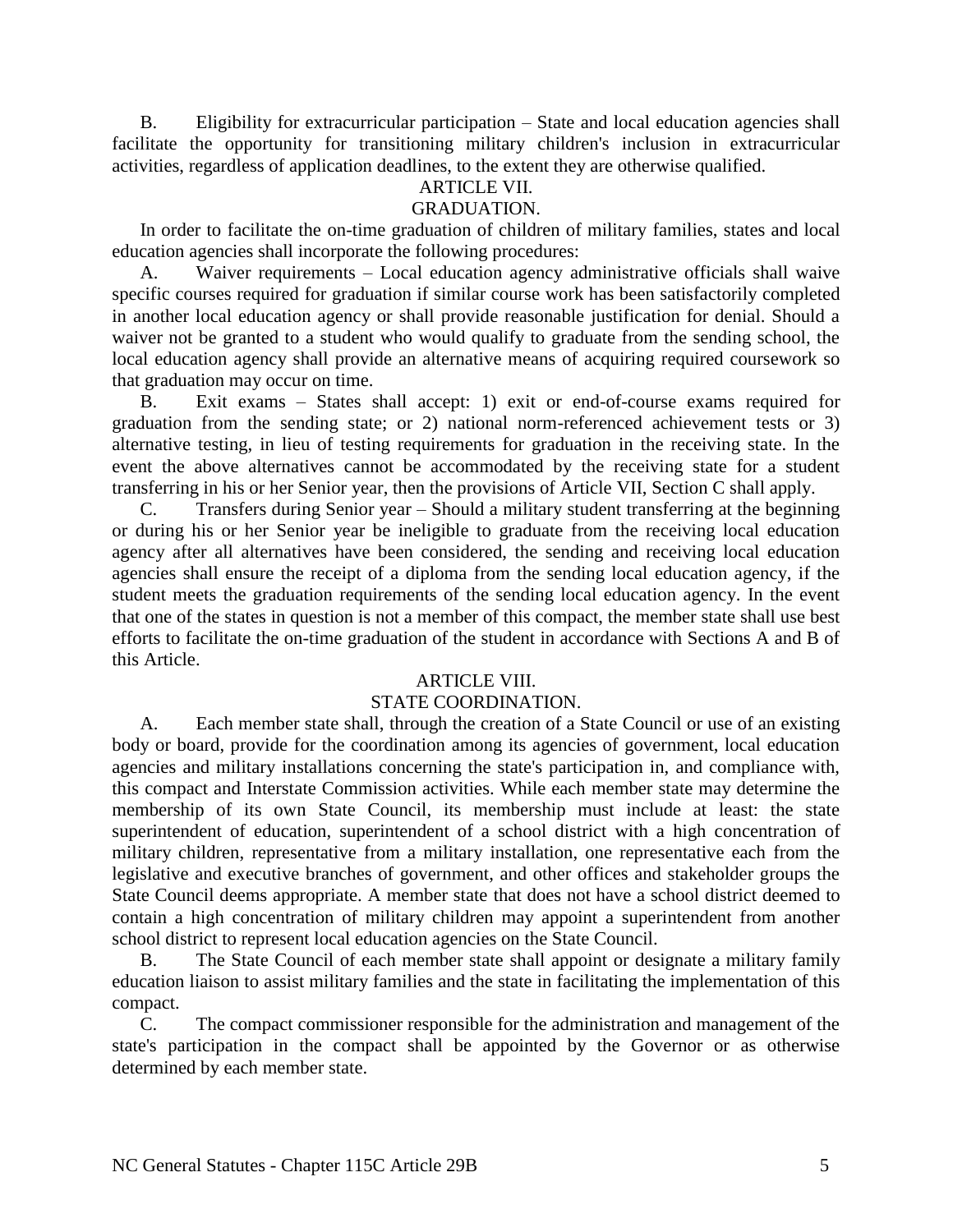D. The compact commissioner and the military family education liaison designated herein shall be ex-officio members of the State Council, unless either is already a full voting member of the State Council.

#### ARTICLE IX

## INTERSTATE COMMISSION ON EDUCATIONAL OPPORTUNITY FOR MILITARY **CHILDREN**

The member states hereby create the "Interstate Commission on Educational Opportunity for Military Children." The activities of the Interstate Commission are the formation of public policy and are a discretionary state function. The Interstate Commission shall:

A. Be a body corporate and joint agency of the member states and shall have all the responsibilities, powers and duties set forth herein, and such additional powers as may be conferred upon it by a subsequent concurrent action of the respective legislatures of the member states in accordance with the terms of this compact.

B. Consist of one Interstate Commission voting representative from each member state who shall be that state's compact commissioner.

- 1. Each member state represented at a meeting of the Interstate Commission is entitled to one vote.
- 2. A majority of the total member states shall constitute a quorum for the transaction of business, unless a larger quorum is required by the bylaws of the Interstate Commission.
- 3. A representative shall not delegate a vote to another member state. In the event the compact commissioner is unable to attend a meeting of the Interstate Commission, the Governor or State Council may delegate voting authority to another person from their state for a specified meeting.
- 4. The bylaws may provide for meetings of the Interstate Commission to be conducted by telecommunication or electronic communication.

C. Consist of ex-officio, non-voting representatives who are members of interested organizations. Such ex-officio members, as defined in the bylaws, may include but not be limited to, members of the representative organizations of military family advocates, local education agency officials, parent and teacher groups, the U.S. Department of Defense, the Education Commission of the States, the Interstate Agreement on the Qualification of Educational Personnel and other interstate compacts affecting the education of children of military members.

D. Meet at least once each calendar year. The chairperson may call additional meetings and, upon the request of a simple majority of the member states, shall call additional meetings.

E. Establish an executive committee, whose members shall include the officers of the Interstate Commission and such other members of the Interstate Commission as determined by the bylaws. Members of the executive committee shall serve a one year term. Members of the executive committee shall be entitled to one vote each. The executive committee shall have the power to act on behalf of the Interstate Commission, with the exception of rulemaking, during periods when the Interstate Commission is not in session. The executive committee shall oversee the day-to-day activities of the administration of the compact including enforcement and compliance with the provisions of the compact, its bylaws and rules, and other such duties as deemed necessary. The U.S. Dept. of Defense shall serve as an ex-officio, nonvoting member of the executive committee.

F. Establish bylaws and rules that provide for conditions and procedures under which the Interstate Commission shall make its information and official records available to the public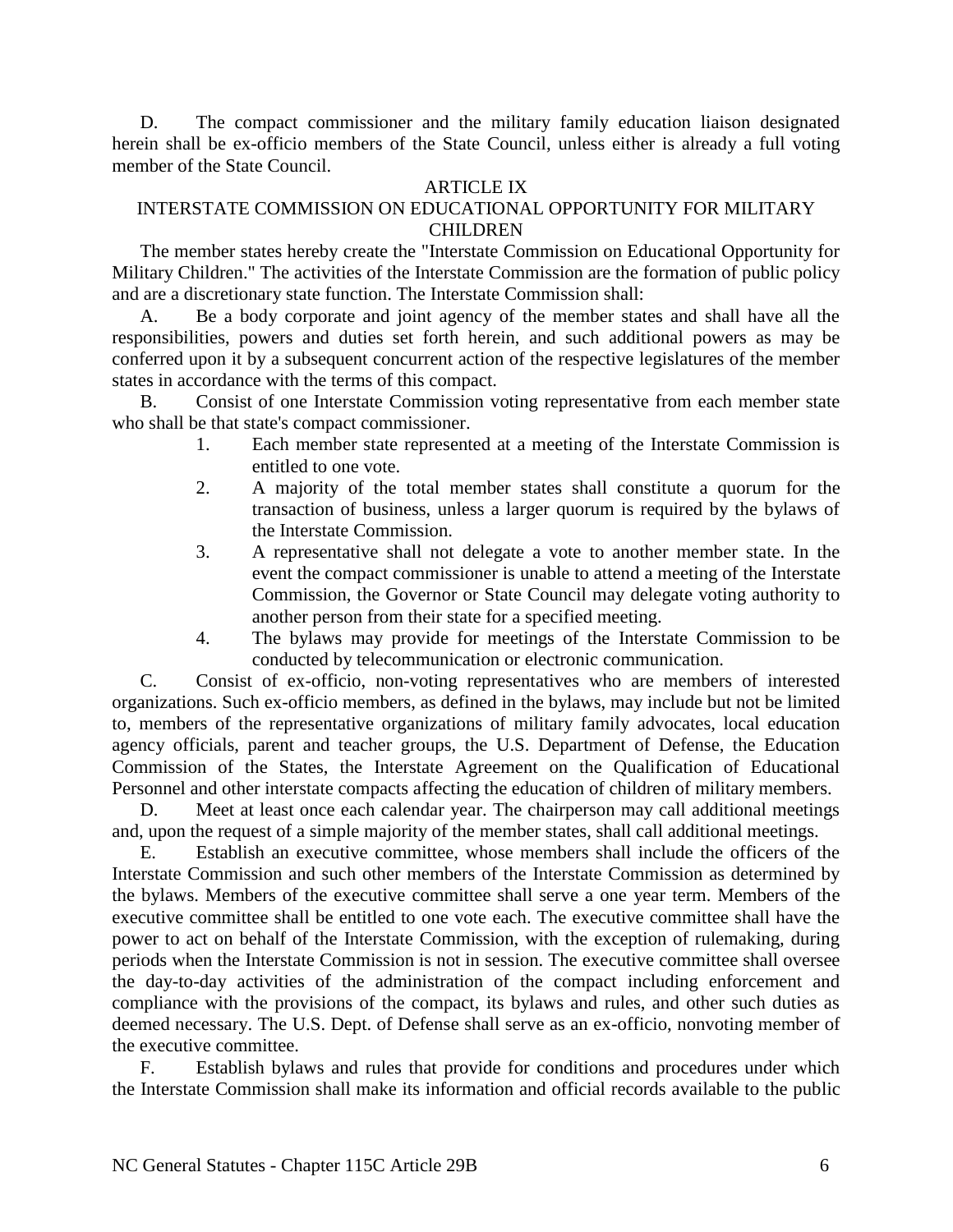for inspection or copying. The Interstate Commission may exempt from disclosure information or official records to the extent they would adversely affect personal privacy rights or proprietary interests.

G. Give public notice of all meetings and all meetings shall be open to the public, except as set forth in the rules or as otherwise provided in the compact. The Interstate Commission and its committees may close a meeting, or portion thereof, where it determines by two-thirds vote that an open meeting would be likely to:

- 1. Relate solely to the Interstate Commission's internal personnel practices and procedures;
- 2. Disclose matters specifically exempted from disclosure by federal and state statute;
- 3. Disclose trade secrets or commercial or financial information which is privileged or confidential;
- 4. Involve accusing a person of a crime, or formally censuring a person;
- 5. Disclose information of a personal nature where disclosure would constitute a clearly unwarranted invasion of personal privacy;
- 6. Disclose investigative records compiled for law enforcement purposes; or
- 7. Specifically relate to the Interstate Commission's participation in a civil action or other legal proceeding.

H. Shall cause its legal counsel or designee to certify that a meeting may be closed and shall reference each relevant exemptible provision for any meeting, or portion of a meeting, which is closed pursuant to this provision. The Interstate Commission shall keep minutes which shall fully and clearly describe all matters discussed in a meeting and shall provide a full and accurate summary of actions taken, and the reasons therefore, including a description of the views expressed and the record of a roll call vote. All documents considered in connection with an action shall be identified in such minutes. All minutes and documents of a closed meeting shall remain under seal, subject to release by a majority vote of the Interstate Commission.

I. Shall collect standardized data concerning the educational transition of the children of military families under this compact as directed through its rules which shall specify the data to be collected, the means of collection and data exchange and reporting requirements. Such methods of data collection, exchange and reporting shall, in so far as is reasonably possible, conform to current technology and coordinate its information functions with the appropriate custodian of records as identified in the bylaws and rules.

J. Shall create a process that permits military officials, education officials and parents to inform the Interstate Commission if and when there are alleged violations of the compact or its rules or when issues subject to the jurisdiction of the compact or its rules are not addressed by the state or local education agency. This section shall not be construed to create a private right of action against the Interstate Commission, any member state, or any local education agency.

## ARTICLE X.

## POWERS AND DUTIES OF THE INTERSTATE COMMISSION.

The Interstate Commission shall have the following powers:

A. To provide for dispute resolution among member states.

B. To promulgate rules and take all necessary actions to effect the goals, purposes and obligations as enumerated in this compact. The rules shall have the force and effect of rules promulgated under the Administrative Procedures Act as found in Chapter 150B of the North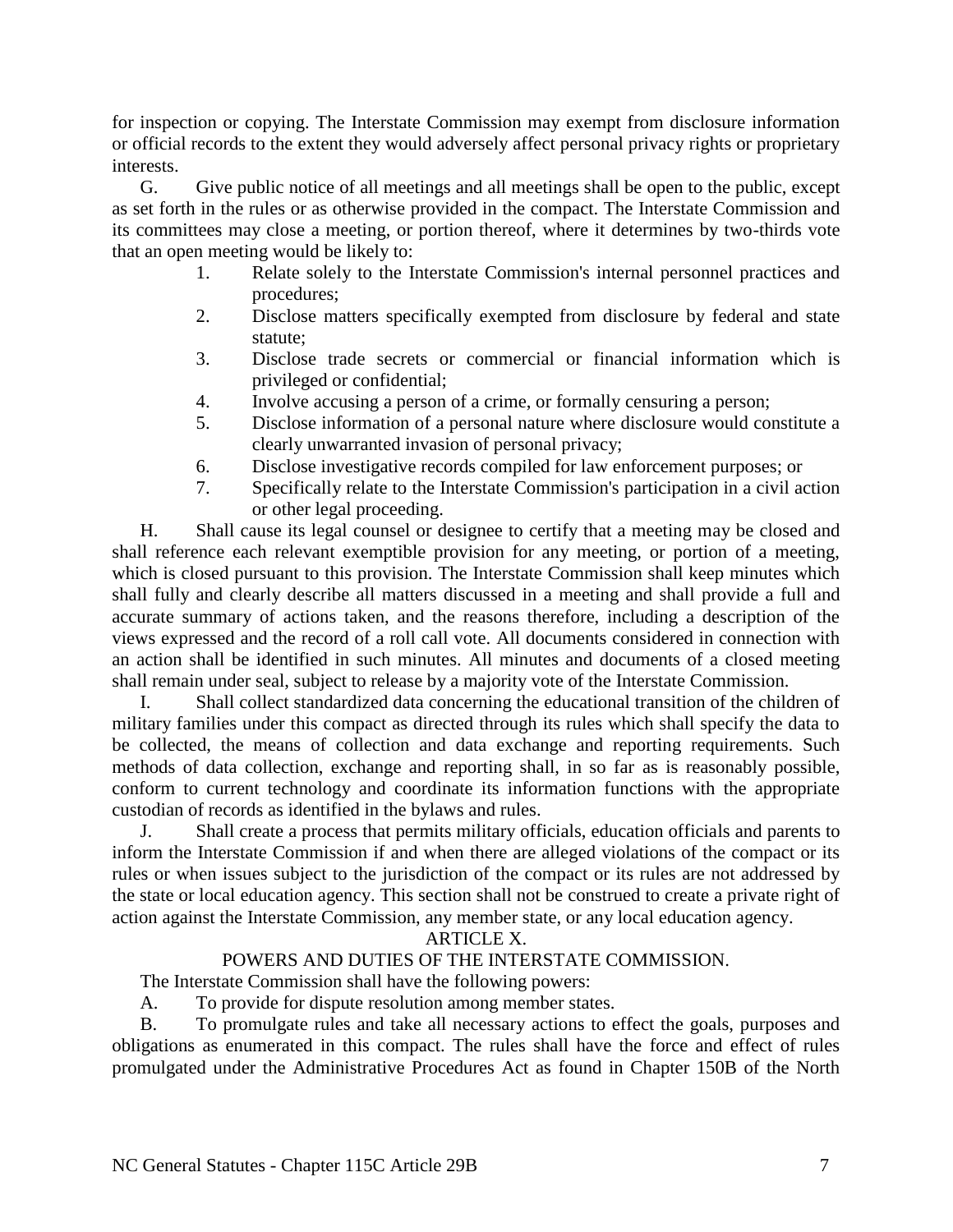Carolina General Statutes and shall be binding in the compact states to the extent and in the manner provided in this compact.

C. To issue, upon request of a member state, advisory opinions concerning the meaning or interpretation of the interstate compact, its bylaws, rules and actions.

D. To enforce compliance with the compact provisions, the rules promulgated by the Interstate Commission, and the bylaws, using all necessary and proper means, including but not limited to the use of judicial process. Any action to enforce compliance with the compact provisions by the Interstate Commission shall be brought against a member state only.

E. To establish and maintain offices which shall be located within one or more of the member states.

F. To purchase and maintain insurance and bonds.

G. To borrow, accept, hire or contract for services of personnel.

H. To establish and appoint committees including, but not limited to, an executive committee as required by Article IX, Section E, which shall have the power to act on behalf of the Interstate Commission in carrying out its powers and duties hereunder.

I. To elect or appoint such officers, attorneys, employees, agents, or consultants, and to fix their compensation, define their duties and determine their qualifications; and to establish the Interstate Commission's personnel policies and programs relating to conflicts of interest, rates of compensation, and qualifications of personnel.

J. To accept any and all donations and grants of money, equipment, supplies, materials, and services, and to receive, utilize, and dispose of it.

K. To lease, purchase, accept contributions or donations of, or otherwise to own, hold, improve or use any property, real, personal, or mixed.

L. To sell, convey, mortgage, pledge, lease, exchange, abandon, or otherwise dispose of any property, real, personal or mixed.

M. To establish a budget and make expenditures.

N. To adopt a seal and bylaws governing the management and operation of the Interstate Commission.

O. To report annually to the legislatures, governors, judiciary, and state councils of the member states concerning the activities of the Interstate Commission during the preceding year. Such reports shall also include any recommendations that may have been adopted by the Interstate Commission.

P. To coordinate education, training and public awareness regarding the compact, its implementation and operation for officials and parents involved in such activity.

Q. To establish uniform standards for the reporting, collecting and exchanging of data.

R. To maintain corporate books and records in accordance with the bylaws.

S. To perform such functions as may be necessary or appropriate to achieve the purposes of this compact.

T. To provide for the uniform collection and sharing of information between and among member states, schools and military families under this compact.

### ARTICLE XI.

### ORGANIZATION AND OPERATION OF THE INTERSTATE COMMISSION

A. The Interstate Commission shall, by a majority of the members present and voting, within 12 months after the first Interstate Commission meeting, adopt bylaws to govern its conduct as may be necessary or appropriate to carry out the purposes of the compact, including, but not limited to: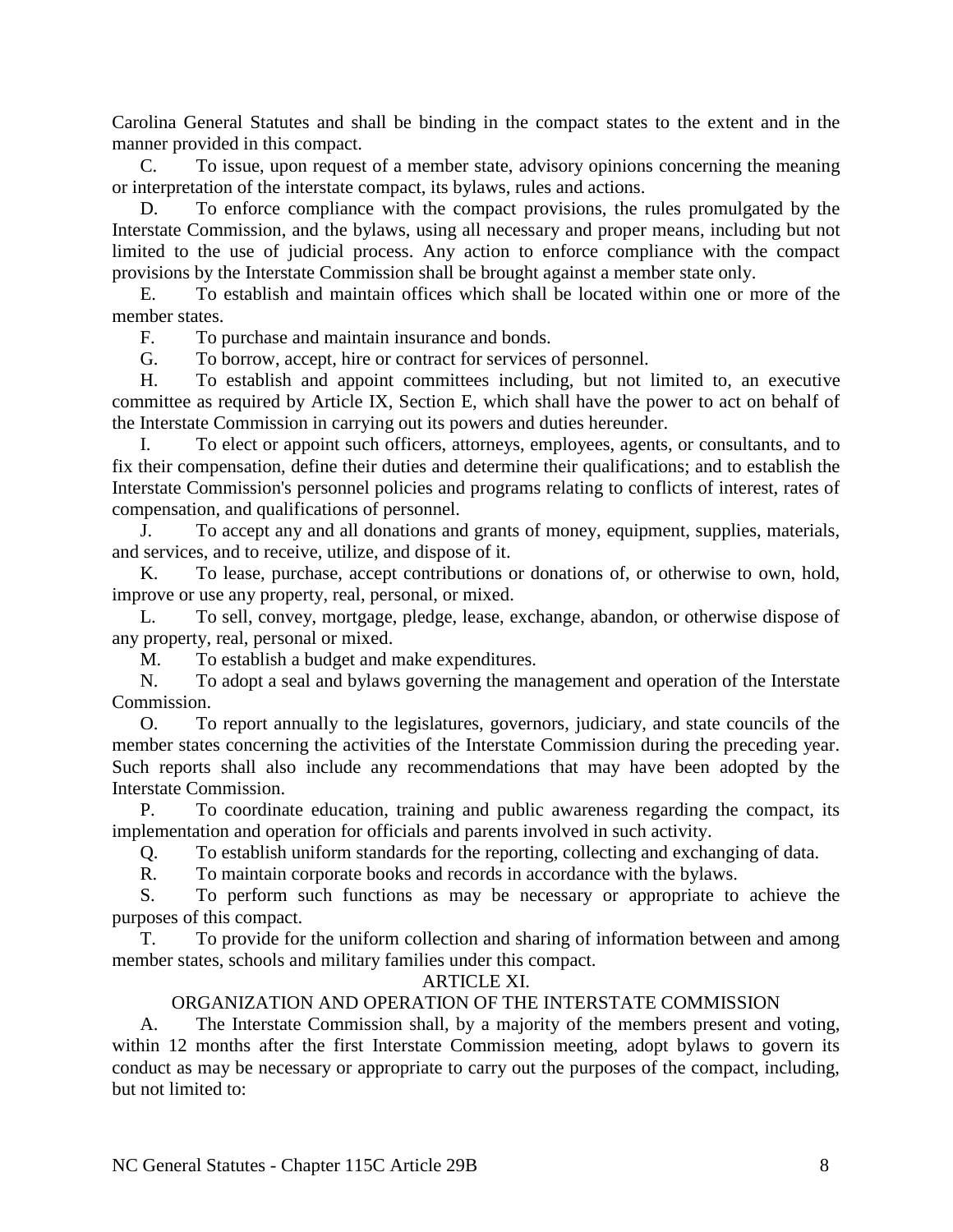- 1. Establishing the fiscal year of the Interstate Commission;
- 2. Establishing an executive committee, and such other committees as may be necessary;
- 3. Providing for the establishment of committees and for governing any general or specific delegation of authority or function of the Interstate Commission;
- 4. Providing reasonable procedures for calling and conducting meetings of the Interstate Commission, and ensuring reasonable notice of each such meeting;
- 5. Establishing the titles and responsibilities of the officers and staff of the Interstate Commission;
- 6. Providing a mechanism for concluding the operations of the Interstate Commission and the return of surplus funds that may exist upon the termination of the compact after the payment and reserving of all of its debts and obligations.
- 7. Providing "start up" rules for initial administration of the compact.

B. The Interstate Commission shall, by a majority of the members, elect annually from among its members a chairperson, a vice-chairperson, and a treasurer, each of whom shall have such authority and duties as may be specified in the bylaws. The chairperson or, in the chairperson's absence or disability, the vice-chairperson, shall preside at all meetings of the Interstate Commission. The officers so elected shall serve without compensation or remuneration from the Interstate Commission; provided that, subject to the availability of budgeted funds, the officers shall be reimbursed for ordinary and necessary costs and expenses incurred by them in the performance of their responsibilities as officers of the Interstate Commission.

- C. Executive Committee, Officers and Personnel
	- 1. The executive committee shall have such authority and duties as may be set forth in the bylaws, including but not limited to:
		- a. Managing the affairs of the Interstate Commission in a manner consistent with the bylaws and purposes of the Interstate Commission;
		- b. Overseeing an organizational structure within, and appropriate procedures for the Interstate Commission to provide for the creation of rules, operating procedures, and administrative and technical support functions; and
		- c. Planning, implementing, and coordinating communications and activities with other state, federal and local government organizations in order to advance the goals of the Interstate Commission.
	- 2. The executive committee may, subject to the approval of the Interstate Commission, appoint or retain an executive director for such period, upon such terms and conditions and for such compensation, as the Interstate Commission may deem appropriate. The executive director shall serve as secretary to the Interstate Commission, but shall not be a Member of the Interstate Commission. The executive director shall hire and supervise such other persons as may be authorized by the Interstate Commission.

D. The Interstate Commission's executive director and its employees shall be immune from suit and liability, either personally or in their official capacity, for a claim for damage to or loss of property or personal injury or other civil liability caused or arising out of or relating to an actual or alleged act, error, or omission that occurred, or that such person had a reasonable basis for believing occurred, within the scope of Interstate Commission employment, duties, or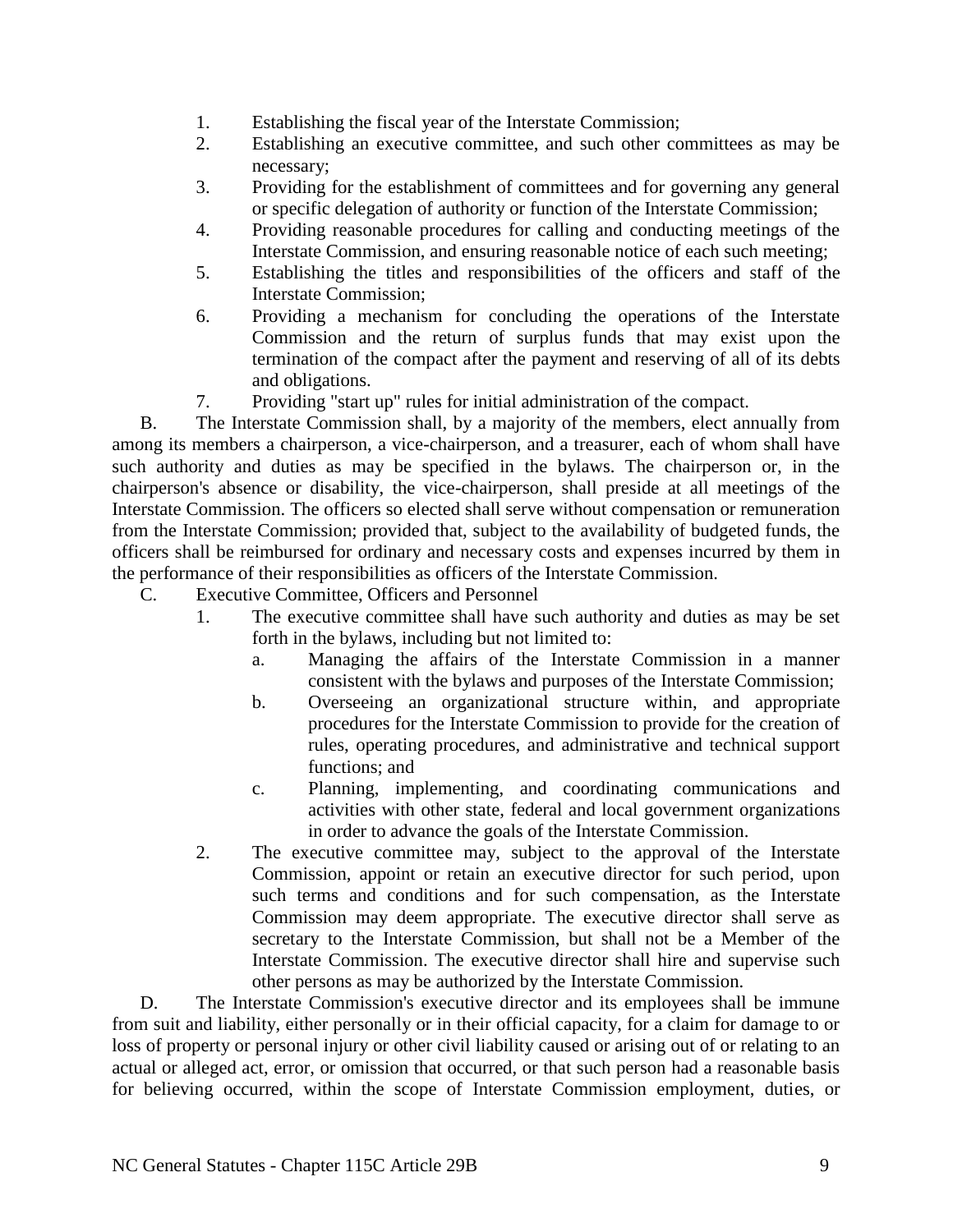responsibilities; provided, that such person shall not be protected from suit or liability for damage, loss, injury, or liability caused by the intentional or willful and wanton misconduct of such person.

- 1. The liability of the Interstate Commission's executive director and employees or Interstate Commission representatives, acting within the scope of such person's employment or duties for acts, errors, or omissions occurring within such person's state may not exceed the limits of liability set forth under the Constitution and laws of that state for state officials, employees, and agents. The Interstate Commission is considered to be an instrumentality of the states for the purposes of any such action. Nothing in this subsection shall be construed to protect such person from suit or liability for damage, loss, injury, or liability caused by the intentional or willful and wanton misconduct of such person.
- 2. The Interstate Commission shall defend the executive director and its employees and, subject to the approval of the Attorney General or other appropriate legal counsel of the member state represented by an Interstate Commission representative, shall defend such Interstate Commission representative in any civil action seeking to impose liability arising out of an actual or alleged act, error or omission that occurred within the scope of Interstate Commission employment, duties or responsibilities, or that the defendant had a reasonable basis for believing occurred within the scope of Interstate Commission employment, duties, or responsibilities, provided that the actual or alleged act, error, or omission did not result from intentional or willful and wanton misconduct on the part of such person.
- 3. To the extent not covered by the state involved, member state, or the Interstate Commission, the representatives or employees of the Interstate Commission shall be held harmless in the amount of a settlement or judgment, including attorney's fees and costs, obtained against such persons arising out of an actual or alleged act, error, or omission that occurred within the scope of Interstate Commission employment, duties, or responsibilities, or that such persons had a reasonable basis for believing occurred within the scope of Interstate Commission employment, duties, or responsibilities, provided that the actual or alleged act, error, or omission did not result from intentional or willful and wanton misconduct on the part of such persons.

### ARTICLE XII.

## RULEMAKING FUNCTIONS OF THE INTERSTATE COMMISSION

A. Rulemaking Authority – The Interstate Commission shall promulgate reasonable rules in order to effectively and efficiently achieve the purposes of this Compact. Notwithstanding the foregoing, in the event the Interstate Commission exercises its rulemaking authority in a manner that is beyond the scope of the purposes of this Act, or the powers granted hereunder, then such an action by the Interstate Commission shall be invalid and have no force or effect.

B. Rulemaking Procedure – Rules shall be made pursuant to a rulemaking process that substantially conforms to the "Model State Administrative Procedure Act," of 1981 Act, Uniform Laws Annotated, Vol. 15, p.1 (2000) as amended, as may be appropriate to the operations of the Interstate Commission.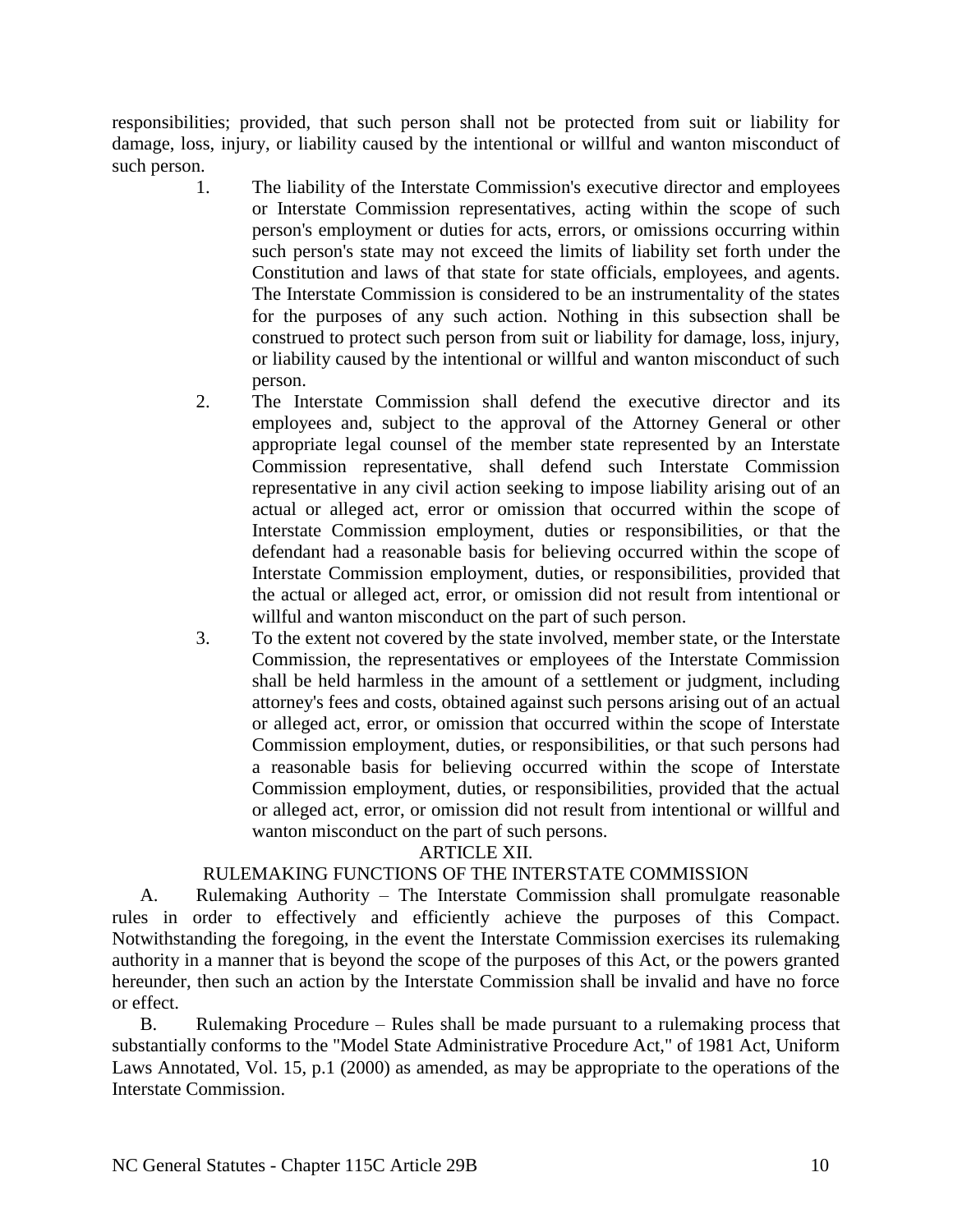C. Not later than thirty (30) days after a rule is promulgated, any person may file a petition for judicial review of the rule; provided, that the filing of such a petition shall not stay or otherwise prevent the rule from becoming effective unless the court finds that the petitioner has a substantial likelihood of success. The court shall give deference to the actions of the Interstate Commission consistent with applicable law and shall not find the rule to be unlawful if the rule represents a reasonable exercise of the Interstate Commission's authority.

D. If a majority of the legislatures of the compacting states rejects a Rule by enactment of a statute or resolution in the same manner used to adopt the compact, then such rule shall have no further force and effect in any compacting state.

### ARTICLE XIII.

### OVERSIGHT, ENFORCEMENT, AND DISPUTE RESOLUTION

- A. Oversight
	- 1. The executive, legislative and judicial branches of state government in each member state shall enforce this compact and shall take all actions necessary and appropriate to effectuate the compact's purposes and intent. The provisions of this compact and the rules promulgated hereunder shall have standing as rules promulgated under the Administrative Procedures Act as found in Chapter 150B of the North Carolina General Statutes.
	- 2. All courts shall take judicial notice of the compact and the rules in any judicial or administrative proceeding in a member state pertaining to the subject matter of this compact which may affect the powers, responsibilities or actions of the Interstate Commission.
	- 3. The Interstate Commission shall be entitled to receive all service of process in any such proceeding, and shall have standing to intervene in the proceeding for all purposes. Failure to provide service of process to the Interstate Commission shall render a judgment or order void as to the Interstate Commission, this compact or promulgated rules.

B. Default, Technical Assistance, Suspension and Termination – If the Interstate Commission determines that a member state has defaulted in the performance of its obligations or responsibilities under this compact, or the bylaws or promulgated rules, the Interstate Commission shall:

- 1. Provide written notice to the defaulting state and other member states, of the nature of the default, the means of curing the default and any action taken by the Interstate Commission. The Interstate Commission shall specify the conditions by which the defaulting state must cure its default.
- 2. Provide remedial training and specific technical assistance regarding the default.
- 3. If the defaulting state fails to cure the default, the defaulting state shall be terminated from the compact upon an affirmative vote of a majority of the member states and all rights, privileges and benefits conferred by this compact shall be terminated from the effective date of termination. A cure of the default does not relieve the offending state of obligations or liabilities incurred during the period of the default.
- 4. Suspension or termination of membership in the compact shall be imposed only after all other means of securing compliance have been exhausted. Notice of intent to suspend or terminate shall be given by the Interstate Commission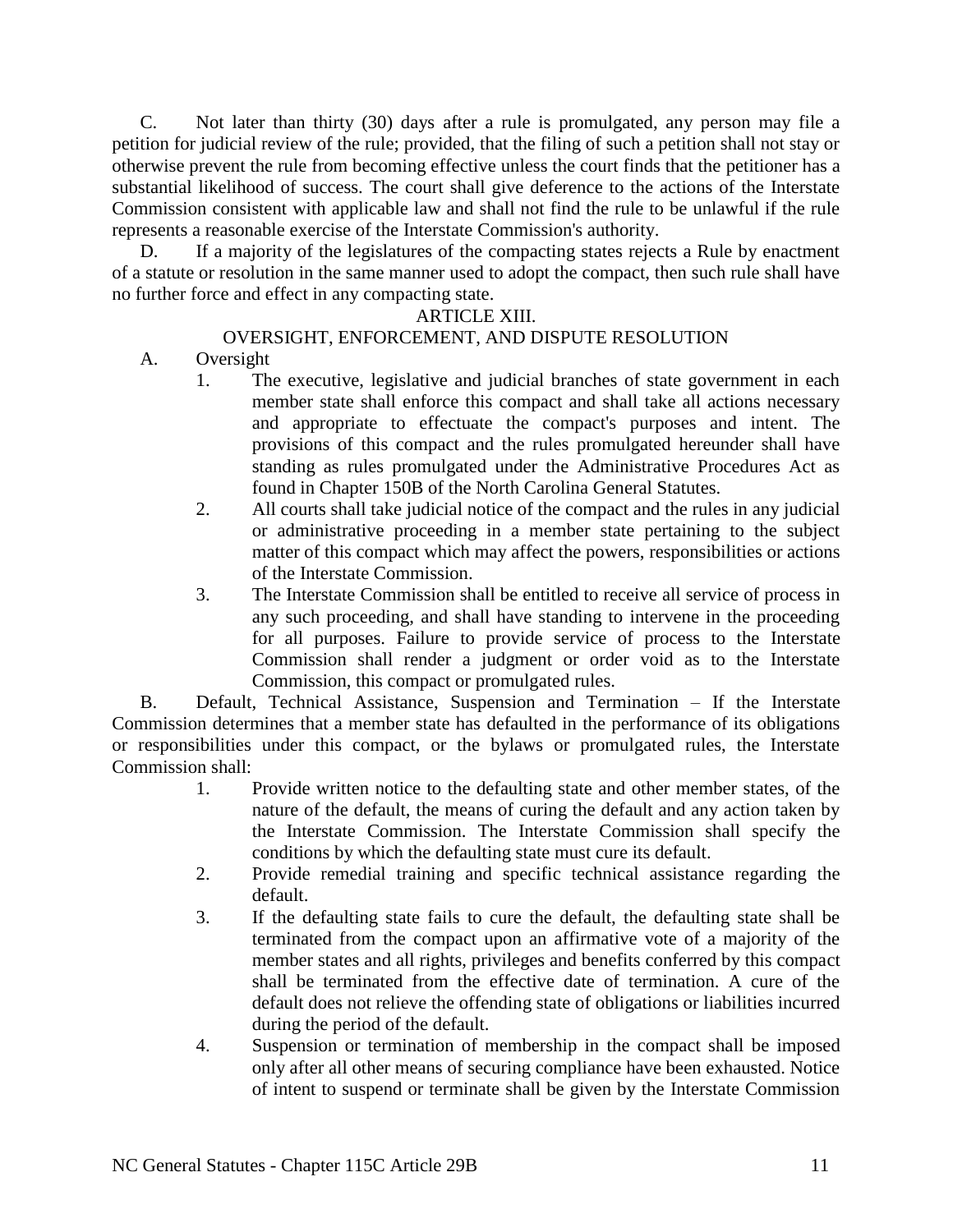to the Governor, the majority and minority leaders of the defaulting state's legislature, and each of the member states.

- 5. The state which has been suspended or terminated is responsible for all assessments, obligations and liabilities incurred through the effective date of suspension or termination including obligations, the performance of which extends beyond the effective date of suspension or termination.
- 6. The Interstate Commission shall not bear any costs relating to any state that has been found to be in default or which has been suspended or terminated from the compact, unless otherwise mutually agreed upon in writing between the Interstate Commission and the defaulting state.
- 7. The defaulting state may appeal the action of the Interstate Commission by petitioning the U.S. District Court for the District of Columbia or the federal district where the Interstate Commission has its principal offices. The prevailing party shall be awarded all costs of such litigation including reasonable attorney's fees.
- C. Dispute Resolution
	- 1. The Interstate Commission shall attempt, upon the request of a member state, to resolve disputes which are subject to the compact and which may arise among member states and between member and non-member states.
	- 2. The Interstate Commission shall promulgate a rule providing for both mediation and binding dispute resolution for disputes as appropriate.
- D. Enforcement
	- 1. The Interstate Commission, in the reasonable exercise of its discretion, shall enforce the provisions and rules of this compact.
	- 2. The Interstate Commission, may by majority vote of the members, initiate legal action in the United States District Court for the District of Columbia or, at the discretion of the Interstate Commission, in the federal district where the Interstate Commission has its principal offices, to enforce compliance with the provisions of the compact, its promulgated rules and bylaws, against a member state in default. The relief sought may include both injunctive relief and damages. In the event judicial enforcement is necessary the prevailing party shall be awarded all costs of such litigation including reasonable attorney's fees.
	- 3. The remedies herein shall not be the exclusive remedies of the Interstate Commission. The Interstate Commission may avail itself of any other remedies available under state law or the regulation of a profession.

## ARTICLE XIV.

## FINANCING OF THE INTERSTATE COMMISSION

A. The Interstate Commission shall pay, or provide for the payment of the reasonable expenses of its establishment, organization and ongoing activities.

B. The Interstate Commission may levy on and collect an annual assessment from each member state to cover the cost of the operations and activities of the Interstate Commission and its staff which must be in a total amount sufficient to cover the Interstate Commission's annual budget as approved each year. The aggregate annual assessment amount shall be allocated based upon a formula to be determined by the Interstate Commission, which shall promulgate a rule binding upon all member states.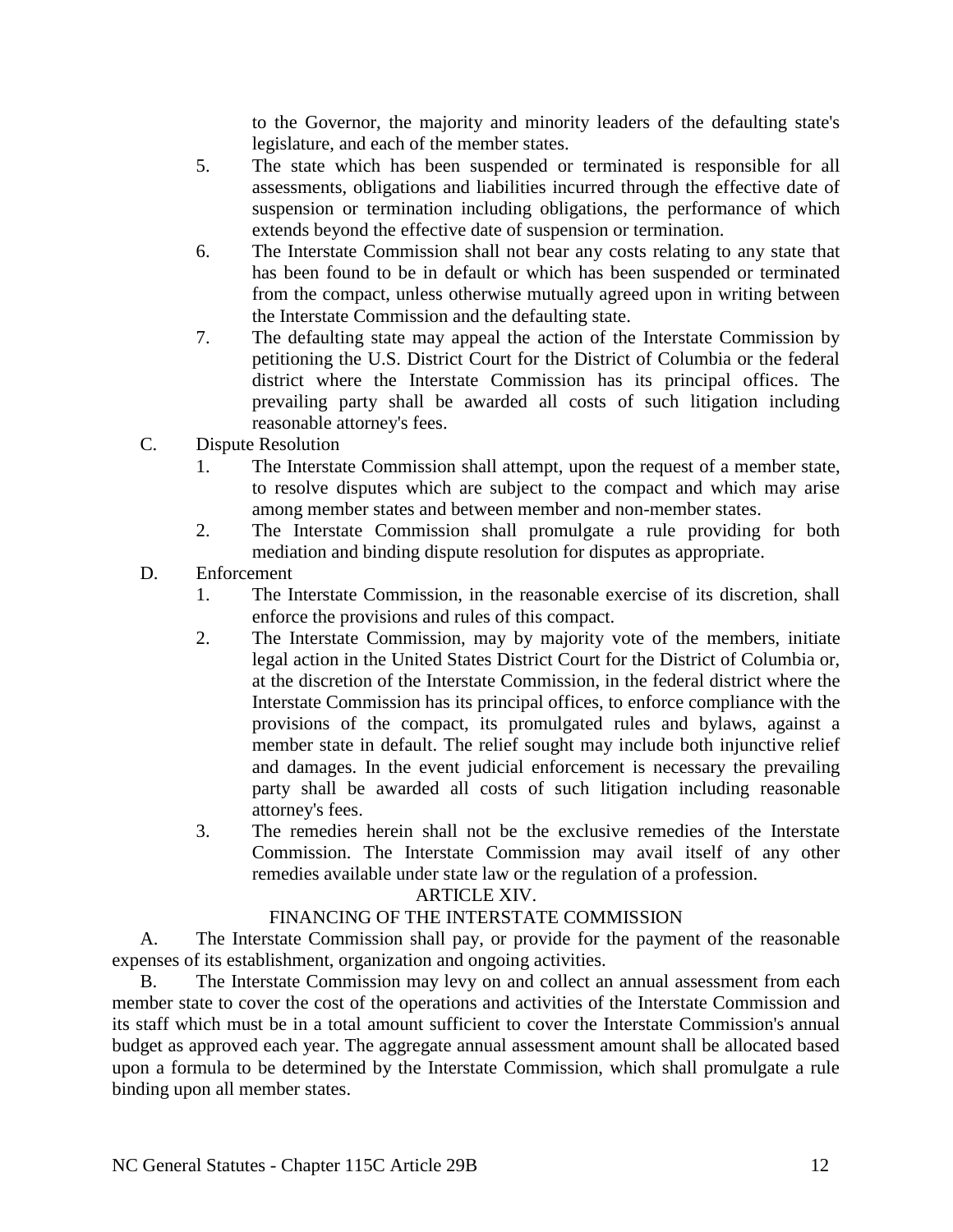C. The Interstate Commission shall not incur obligations of any kind prior to securing the funds adequate to meet the same; nor shall the Interstate Commission pledge the credit of any of the member states, except by and with the authority of the member state.

D. The Interstate Commission shall keep accurate accounts of all receipts and disbursements. The receipts and disbursements of the Interstate Commission shall be subject to the audit and accounting procedures established under its bylaws. However, all receipts and disbursements of funds handled by the Interstate Commission shall be audited yearly by a certified or licensed public accountant and the report of the audit shall be included in and become part of the annual report of the Interstate Commission.

## ARTICLE XV.

# MEMBER STATES, EFFECTIVE DATE AND AMENDMENT

A. Any state is eligible to become a member state.

B. The compact shall become effective and binding upon legislative enactment of the compact into law by no less than ten (10) of the states. The effective date shall be no earlier than December 1, 2007. Thereafter it shall become effective and binding as to any other member state upon enactment of the compact into law by that state. The governors of non-member states or their designees shall be invited to participate in the activities of the Interstate Commission on a nonvoting basis prior to adoption of the compact by all states.

C. The Interstate Commission may propose amendments to the compact for enactment by the member states. No amendment shall become effective and binding upon the Interstate Commission and the member states unless and until it is enacted into law by unanimous consent of the member states.

#### ARTICLE XVI. WITHDRAWAL AND DISSOLUTION

- A. Withdrawal
	- 1. Once effective, the compact shall continue in force and remain binding upon each and every member state; provided that a member state may withdraw from the compact by specifically repealing the statute, which enacted the compact into law.
	- 2. Withdrawal from this compact shall be by the enactment of a statute repealing the same, but shall not take effect until one (1) year after the effective date of such statute and until written notice of the withdrawal has been given by the withdrawing state to the Governor of each other member jurisdiction.
	- 3. The withdrawing state shall immediately notify the chairperson of the Interstate Commission in writing upon the introduction of legislation repealing this compact in the withdrawing state. The Interstate Commission shall notify the other member states of the withdrawing state's intent to withdraw within sixty (60) days of its receipt thereof.
	- 4. The withdrawing state is responsible for all assessments, obligations and liabilities incurred through the effective date of withdrawal, including obligations, the performance of which extend beyond the effective date of withdrawal.
	- 5. Reinstatement following withdrawal of a member state shall occur upon the withdrawing state reenacting the compact or upon such later date as determined by the Interstate Commission.
- B. Dissolution of Compact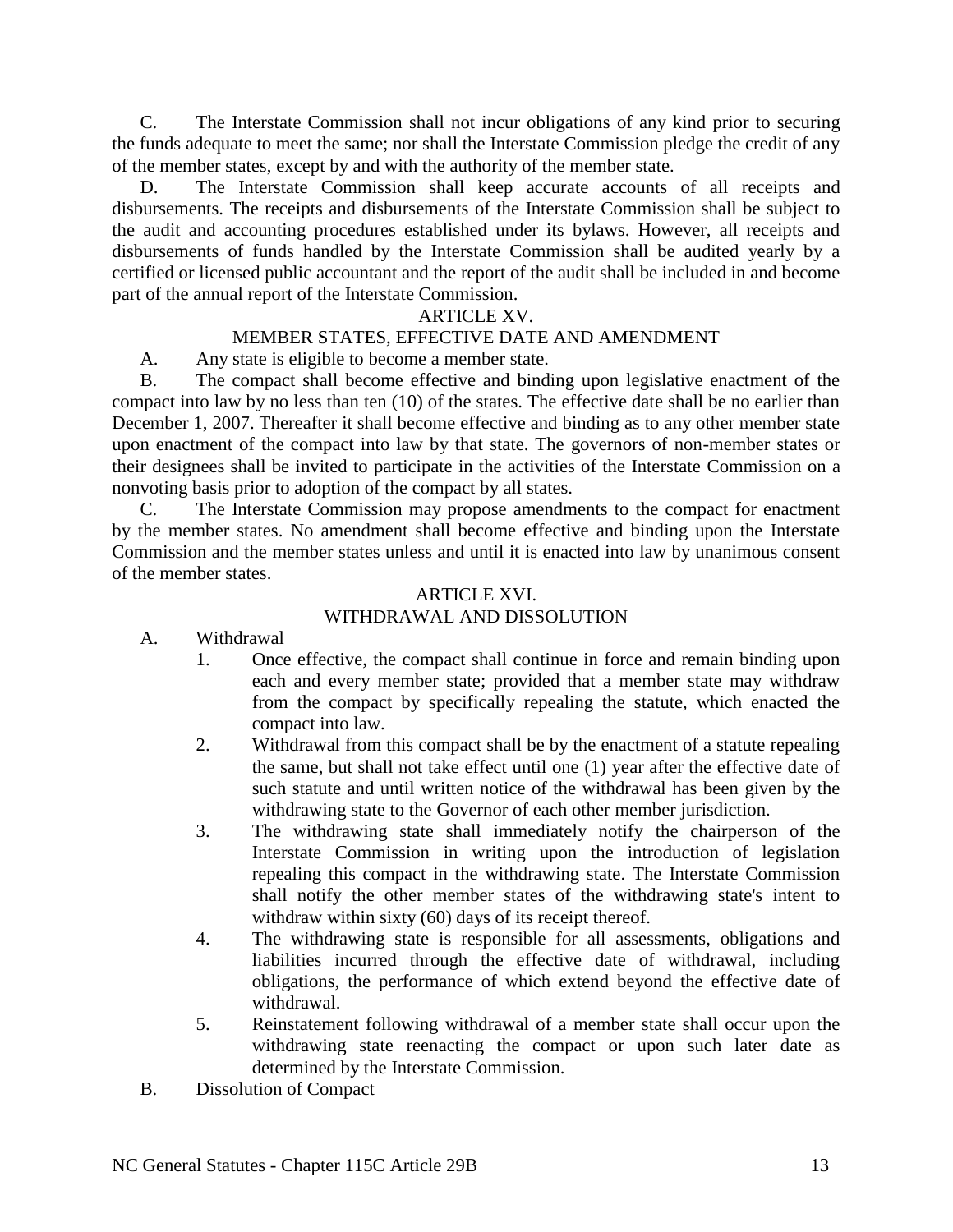- 1. This compact shall dissolve effective upon the date of the withdrawal or default of the member state which reduces the membership in the compact to one (1) member state.
- 2. Upon the dissolution of this compact, the compact becomes null and void and shall be of no further force or effect, and the business and affairs of the Interstate Commission shall be concluded and surplus funds shall be distributed in accordance with the bylaws.

### ARTICLE XVII.

### SEVERABILITY AND CONSTRUCTION

A. The provisions of this compact shall be severable, and if any phrase, clause, sentence or provision is deemed unenforceable, the remaining provisions of the compact shall be enforceable.

B. The provisions of this compact shall be liberally construed to effectuate its purposes.

C. Nothing in this compact shall be construed to prohibit the applicability of other interstate compacts to which the states are members.

### ARTICLE XVIII.

### BINDING EFFECT OF COMPACT AND OTHER LAWS

- A. Other Laws
	- 1. Nothing herein prevents the enforcement of any other law of a member state that is not inconsistent with this compact.
	- 2. All member states' laws conflicting with this compact are superseded to the extent of the conflict.
- B. Binding Effect of the Compact
	- 1. All lawful actions of the Interstate Commission, including all rules and bylaws promulgated by the Interstate Commission, are binding upon the member states.
	- 2. All agreements between the Interstate Commission and the member states are binding in accordance with their terms.
	- 3. In the event any provision of this compact exceeds the constitutional limits imposed on the legislature of any member state, such provision shall be ineffective to the extent of the conflict with the constitutional provision in question in that member state. (2008-185, s. 1; 2009-281, s. 1.)

### **§ 115C-407.6. Creation of a State Council.**

The State Board of Education shall establish a State Council, as required by Article VIII of the compact. The membership of the State Council shall include, at a minimum, the Superintendent of Public Instruction, a superintendent of a local school administrative unit with a high concentration of military children, a representative from a military installation, a representative of the executive branch of government, a representative of the North Carolina School Boards Association, a representative of the North Carolina Association of School Administrators, a member appointed by the General Assembly upon the recommendation of the President Pro Tempore of the Senate, and a member appointed by the General Assembly upon the recommendation of the Speaker of the House of Representatives. (2008-185, s. 1.)

### **§ 115C-407.7. Appointment of compact commissioner.**